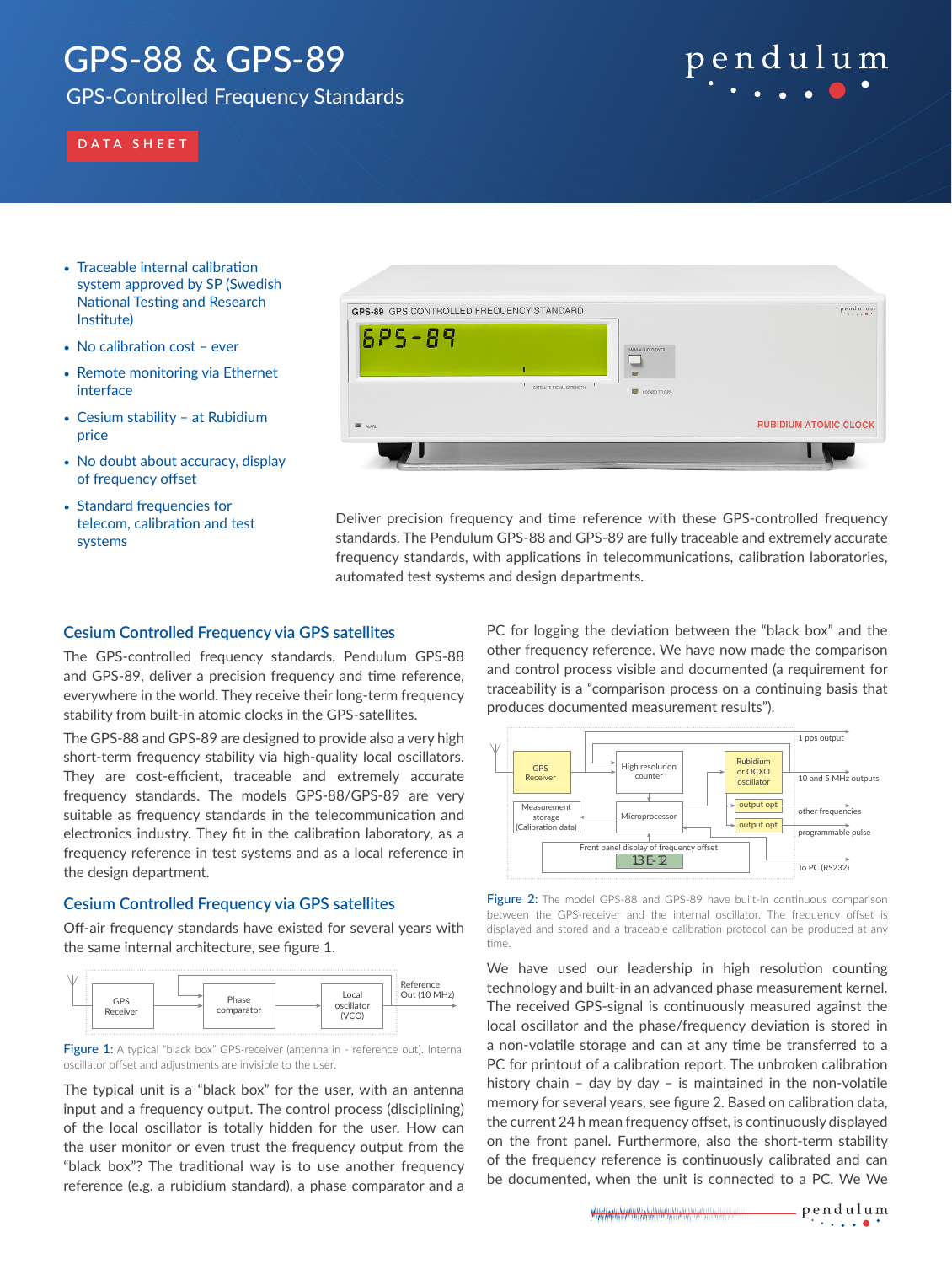have put a lot of efforts into ensuring that the user will have an unbroken traceability chain, from the fi rst day of operation and for the years to come. The user should connect the frequency standard to the enclosed PC program GPSViewTM at least once every second year to download the 24 h frequency offset data and print out a calibration report.

To include also the short-term phase variation (hour by hour), download of instrument data should be made, and a run of the control and monitoring program GPSViewTM, once per month, see fi gure 3. Days with insuffi cient GPS-contact, e.g. due to transportation, storage, service or whatever are clearly marked, in the calibration report generated by GPSViewTM.

The GPS-88 and GPS-89 are really true traceable and documenting GPS-controlled frequency standards!



Figure 3: GPSView™ can print a traceable calibration report at any time, show frequency offset, display GPS-satellite status and much more.

## **Two Models and Optional Configurations**

We offer two models to choose from:

- The very high stability GPS-89 with its built-in Rubidium atomic clock as the local oscillator.
- The budget model GPS-88 with its high stability local oven controlled crystal oscillator.

Both models come as standard with one 5MHz and five 10 MHz sine wave outputs, plus a 1pps (one pulse-per-second) output.

There are two frequency output options to choose from:

- Option 70: which allows for five more 10 MHz outputs to be mounted, ideal for e.g. test systems when multiple instruments should be supplied from the same frequency standard.
- Option 71: which gives four sine wave outputs of resp. 10 MHz, 5MHz and 0.1 MHz, plus a 0.1 MHz square wave output.

## **Two Operating Modes**

Most users would prefer an automatic adjustment (known as disciplining) of their frequency standard, to fully eliminate longterm frequency changes (aging). This disciplined mode is also the default mode in the models GPS-88 and GPS-89. As long as there is a valid satellite signal, the internal local oscillator is monitored and adjusted for drift. Disciplining the local oscillator

makes life easy for the average user, and ensures that the mean 24 h frequency offset is always virtually zero.

The manual Hold-over mode removes the automatic adjustment, thereby improving the short-term stability for GPS-88 (The GPS-89 is always very stable, independent of mode). This mode is intended for critical applications that demand superior mediumterm stability, especially jitter and wander measurements in digital telecommunication networks. The unique manual Holdover mode makes it possible to temporarily switch over from disciplined to Hold-over mode during the actual measurement, thereby achieving a superior frequency accuracy at the start of the measurement and a superior stability through the measurement. Also in the manual Hold-over mode, the local oscillator is calibrated with full traceability and the frequency offset is displayed and stored.

## **Remote Monitoring of Your Frequency Standard**

You can remotely read the status of your frequency standard, get phase- or frequency deviation data, print calibration reports and much more. Use the optional Ethernet communication interface to access your frequency standard via Internet or any Ethernet LAN (10Base-T).

## **Made for Portability**

When using manual Hold-over mode, the GPS-88/GPS-89 acts like a perfectly calibrated stand-alone OCXO or Rubidium Frequency Standard. This means that one common draw-back of a typical GPS-receiver – the lack of portability – is eliminated. Other GPS-receivers may need hours to lock, after a change of location, whereas models GPS-88/GPS-89 are up and running after just 10 minutes.

## **GPSView™**

The GPS-88 and GPS-89 comes as standard with the PC-SW GPSViewTM. This SW allows you to print calibration reports, view short-term phase variations and long-term frequency variations and to view GPS-satellite status. See figure 3.

## **SP-Report**

The test report from the Swedish National Testing and Research Institute (SP) verifies the outstanding stability and traceability of the GPS-89. The SP-report is available upon request.

pendulum **ARRAIG ANTRAIGE AND ARRAIGNMENT**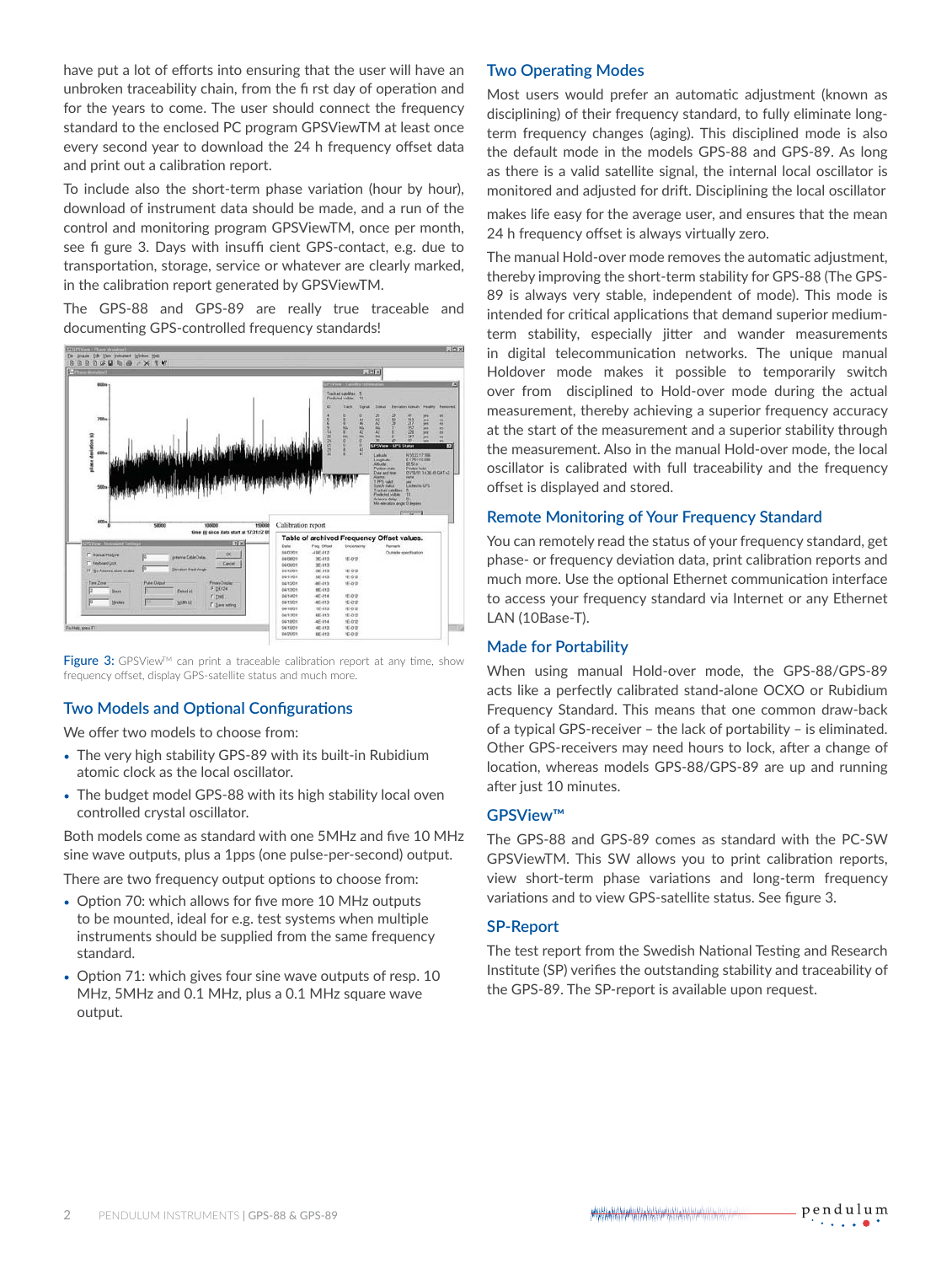## **Operating modes**

#### Disciplined Mode

The frequency deviation between the local oscillator and the received GPS-signal is used to continuously adjust the oscillator. The resulting 24 h mean freq. offset is displayed continuously on the front panel, and stored together with adjustment data in non-volatile memory every 24 h.

## Hold-Over Mode

The internal timebase oscillator is not adjusted. This mode is normally automatically entered when there is no useable received GPS-signal. This mode can also be activated via the Manual Hold-over key. If there is a valid received GPS signal, the actual frequency offset is calculated and displayed plus stored in non-volatile memory every 24 h.

## **GPS-89 (GPS-Rb)**

## Frequency Stability - Locked To GPS

Frequency offset (24 h mean):

<1x10-12 (at temperature 20°C to 26°C) Short term (Allan dev.):

 $<$ 3x10<sup>-12</sup> (τ =100 s)  $1 \times 10^{-11}$  (τ =10 s)  $<$ 3x10<sup>-11</sup> (τ =1s) Warm up (+25°C): 20 mins to lock

## Frequency Stability - Hold-Over

Aging/24 h:  $\leq 2 \times 10^{-12}$  (typ.) Aging/month: <5x10-11 Temp. (0°C to 50°C): <3x10<sup>-10</sup> Temp. (20°C to 26°C): <2x10-11 (typ.) Short term (Allan dev.):  $<3x10^{-12}$  (τ =100 s)  $<1\times10^{-11}$  (τ =10 s)  $<3x10^{-11}$  (τ =1s) Warm up (+25°C): 10 minutes to  $4x10^{-10}$ 

#### Phase Noise

| Offset           | Phase noise          |
|------------------|----------------------|
| 1 H <sub>7</sub> | $-80$ dBc/Hz (typ.)  |
| 10Hz             | -90 dBc/Hz (typ.)    |
| 100 Hz           | $-130$ dBc/Hz (typ.) |
| $1$ kHz          | $-140$ dBc/Hz (typ.) |
| $10$ kHz         | $-140$ dBc/Hz (typ.) |
| 100 kHz          | $-145$ dBc/Hz (typ.) |

## **GPS-88 (GPS-OCXO)**

## Frequency Stability - Locked to GPS

Frequency offset (24 h mean): <2x10-12 (at temperature 20°C to 26°C) Short term (Allan dev.):  $<$ 3x10<sup>-11</sup> (τ =100 s)  $5x10^{-12}$  (τ =10 s)  $5x10^{-12}$  (τ =1s) Warm up (+25°C): 20 mins to lock

## Frequency Stability - Hold-Over

Aging/24 h: <3x10-10 Aging/month:  $\langle 3x10^{-9}$ Temp. (0 $^{\circ}$ C to 50 $^{\circ}$ C): <2.5x10 $^{\circ}$ Temp. (20°C to 26°C): <4x10<sup>-10</sup> (typ.)

### Short term (Allan dev.):

 $5x10^{-12}$  (τ =100 s)  $5x10^{-12}$  (τ =10 s)  $5x10^{-12}$  ( $\tau =15$ ) Warm up (+25°C): 10 minutes to 5x10<sup>-9</sup>

#### Phase Noise

| Offset           | Phase noise          |
|------------------|----------------------|
| 1 H <sub>7</sub> | $-100$ dBc/Hz (typ.) |
| 10Hz             | $-120$ dBc/Hz (typ.) |
| 100 Hz           | $-130$ dBc/Hz (typ.) |
| $1$ kHz          | $-135$ dBc/Hz (typ.) |
| $10$ kHz         | $-135$ dBc/Hz (typ.) |
| $100$ kHz        | $-135$ dBc/Hz (typ.) |

## **Common**

## Standard Reference Outputs (Connector type BNC)

4x10 MHz: Sine wave, >0.6 Vrms in 50 Ω 1x5 MHz: Sine wave, >0.6 Vrms in 50  $\Omega$ *Freq. Stability:* See frequency stability specs for GPS-88 resp. GPS-89 for GPS-locked respectively hold-over modes

1 pps: Approx. 0V...2.0 V in 50 Ω load *Duty cycle (GPS-locked):* Approx. 0,1% *Jitter (GPS-locked):* 20 ns rms relative to UTC or GPS (position hold)

## Optional Outputs

## (Connector type BNC)

Option 70 outputs: Outputs: 5x 10 MHz sine See specification for 10 MHz above

Option 71 outputs:

*Sine wave outputs:* 10, 5, 1 and 0.1 MHz; >1Vrms in 50 Ω

*Pulse output:* 0.1 MHz; >3Vp-p in 50 Ω 0V≤ LO<0.8V 3V<HI ≤5V

*Freq. stability:* See frequency stability specs for GPS-88 resp. GPS-89 for GPS-locked resp. holdover modes

Option 72 outputs: *Outputs:* 5x 2.048 MHz square wave Output level: -1.2 V to +1.2 V ±10% in 75 Ω (G.703:10)

## *Jitter:* <0.01 UI

*Freq. stability:* See frequency stability specs for GPS-88 resp. GPS-89 for GPS-locked resp. holdover modes

Option 75 output: The frequency is adjustable via the included PC-program

*Pulse output: Approx. 0V...2.0 V in 50 Ω* 

**Period:** 200 ns to ~27 s in 100 ns steps **Pulse Width:** 100 ns to ~27 s in 100 ns steps

#### *Factory default setting:*

*Frequency:* 1Hz (Period =1s) **Duty cycle:** 50% (Pulse width = 0.5 s) *Jitter:* <500 ps (rms) *Freq. Stability:* See freq. stability specs for GPS 88 resp. GPS-89

## Internal Data Storage

24 h-freq. offset:

2 years data, Non-volatile memory Adjustment data: 2 years data, Non-volatile memory Phase data: 40 days data, Volatile memory controls

#### **Controls**

Manual hold-over: Inhibits automatic GPSadjustment and forces. Hold-over operation. Also tuggles between freq. offset and time-of-day display

## LED Indicators

Locked to GPS: ON Disciplined mode OFF Holdover mode

Alarm: ON Alarm condition. Explaining text in 7-segment display area OFF Normal operation Manual hold-over: ON Manual Hold-over mode OFF Automatic choice of disciplined or Hold-over mode depending on "Locked to GPS" status

#### Display Indicators

7-segment area: 24 h mean freq. offset (if valid data exist for the past 24 h); Time of day (if GPS-contact gives valid time); "GPS-88"/"GPS-89" (otherwise); Alarm text (plus Alarm LED) REMOTE segment: Local Lock-out (from PC)

Analog bar graph: Satellite signal strength

## GPS-Receiver

Antenna connector: Type N Channels: 12, parallel tracking Carrier, code: L1, C/A

### PC-Connection

Interface: RS232, DTE Connector: 9-pin male DB9, Rx on pin2, Tx on pin 3, GND on pin 5 Baud rate: 9600 bps Data structure: 8 data bits 1 stop bit, no parity

### Option 76 Ethernet

Communication port: Connector: RJ45 Protocol: 10Base-T Buffer RAM: 1kbit Configuration port: Connector: Dsub9, RS232

## Fan

Temperature controlled

## Environmental

Temperature: 0°C to +50°C (operating) -40°C to +70°C (storage) Safety: Compliant to CE: EN 61010-1 +A1 (1992) +A2 (1995), Cat II, Pollution degree 2 EMI: Compliant to CE: EN 61326-1(1997)

#### Power consumption

**Line voltage:** 100 to 240 V (±10%) Line frequency: 47 to 63 Hz Power GPS-89: < 75 W at warm-up <35 W continuous operation Power GPS-88: <25 W at warm-up <12 W continuous operation

## Mechanical Data

WxHxD: 315x86x395 mm (12.4x3.4x15.6 in) Weight:

*GPS-89:* Net 4.4 kg (9.7 lb); Shipping 7.4 kg (16.3 lb) *GPS-88:* Net 3.9 kg (8.6 lb); Shipping 6.9 kg (15.2 lb)